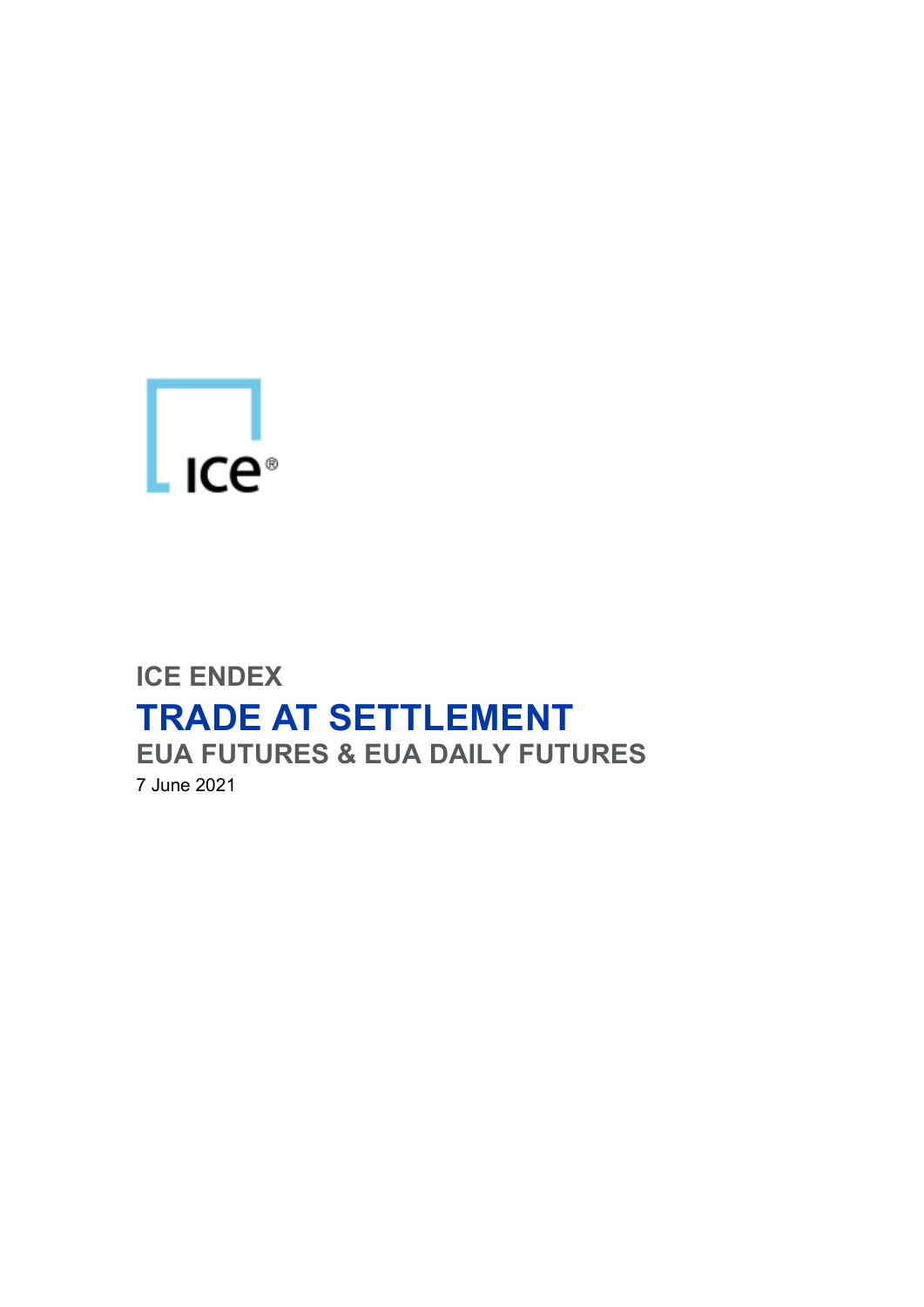| WHAT IS THE POLICY REGARDING TAS CLEARING LIMITS?1   |
|------------------------------------------------------|
|                                                      |
|                                                      |
|                                                      |
| WHEN ARE CONFIRMATIONS RECEIVED FOR TAS TRADES?      |
| WHICH CONTRACT MONTHS ARE ELIGIBLE FOR TAS TRADING?3 |
| WHAT SPREAD PAIRS ARE ELIGIBLE FOR TAS TRADING? 3    |
|                                                      |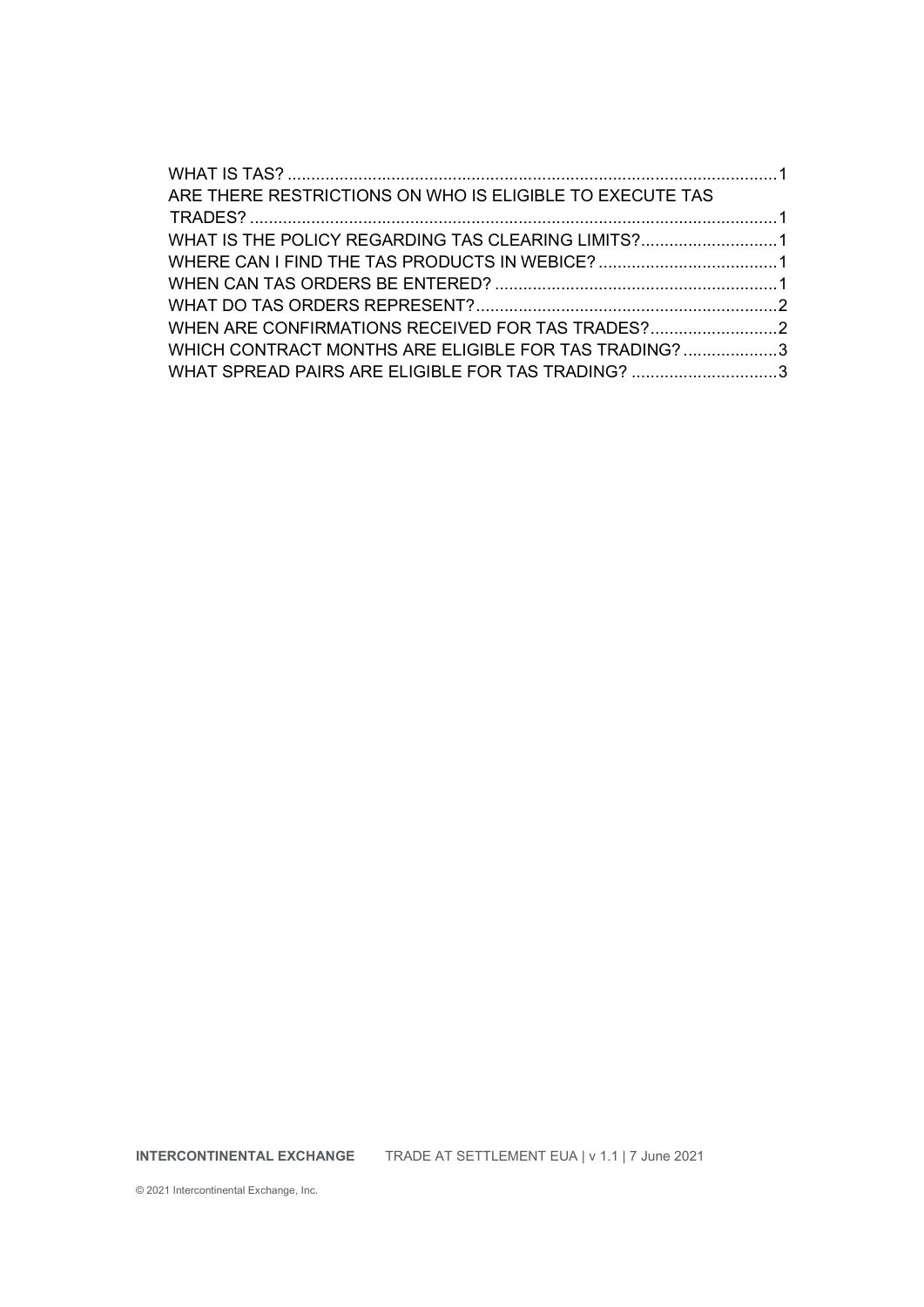# **TRADE AT SETTLEMENT**

ICE supports the Trade At Settlement ("TAS") order type for the ICE Endex EUA Futures and ICE Endex EUA Daily Future. This document is meant to provide information concerning the TAS order type.

#### **WHAT IS TAS?**

Trade At Settlement or TAS is an order type that allows a trader to enter an order to buy or sell futures contracts during the course of the trading day at a price equal to the yet-to-be determined settlement price for that contract, or at a price up to ten ticks (minimum price fluctuations) above or below that price.

TAS buy and sell orders are matched on a first-in, first-out basis. After a TAS trade is matched, each TAS transaction receives a trade price equal to, or up to 10 ticks above or below, the Exchange's daily settlement price for the respective futures contract month. The TAS capability supports the front two December contracts of the EUA Futures and Futures Today contract of the EUA Daily Futures. The TAS order type provides a simple way to balance a portfolio at the settlement price.

**ARE THERE RESTRICTIONS ON WHO IS ELIGIBLE TO EXECUTE TAS TRADES?**  Clients with access to the EUA Futures and EUA Daily Futures markets will automatically have access to the TAS order type for the related market.

### **WHAT IS THE POLICY REGARDING TAS CLEARING LIMITS?**  TAS orders and trades share the existing clearing limits for the related futures product

#### **WHERE CAN I FIND THE TAS PRODUCTS IN WEBICE?**

In WebICE the TAS products will automatically appear in portfolios which contain the related futures contract. Users can also create a new portfolio containing the EUA Futures and EUA Daily Futures TAS product or add it to an existing portfolio in WebICE.

**WHEN CAN TAS ORDERS BE ENTERED?** 

EUA Futures and EUA Daily Futures TAS buy and sell orders may be entered from the start of the pre-open period for the EUA futures market at 07:45 CET/CEST until the start of the futures contract settlement window approximately 17:05 hours CET/CEST.

TAS orders may not be entered after the start of the futures contract settlement window and resting orders will be cancelled.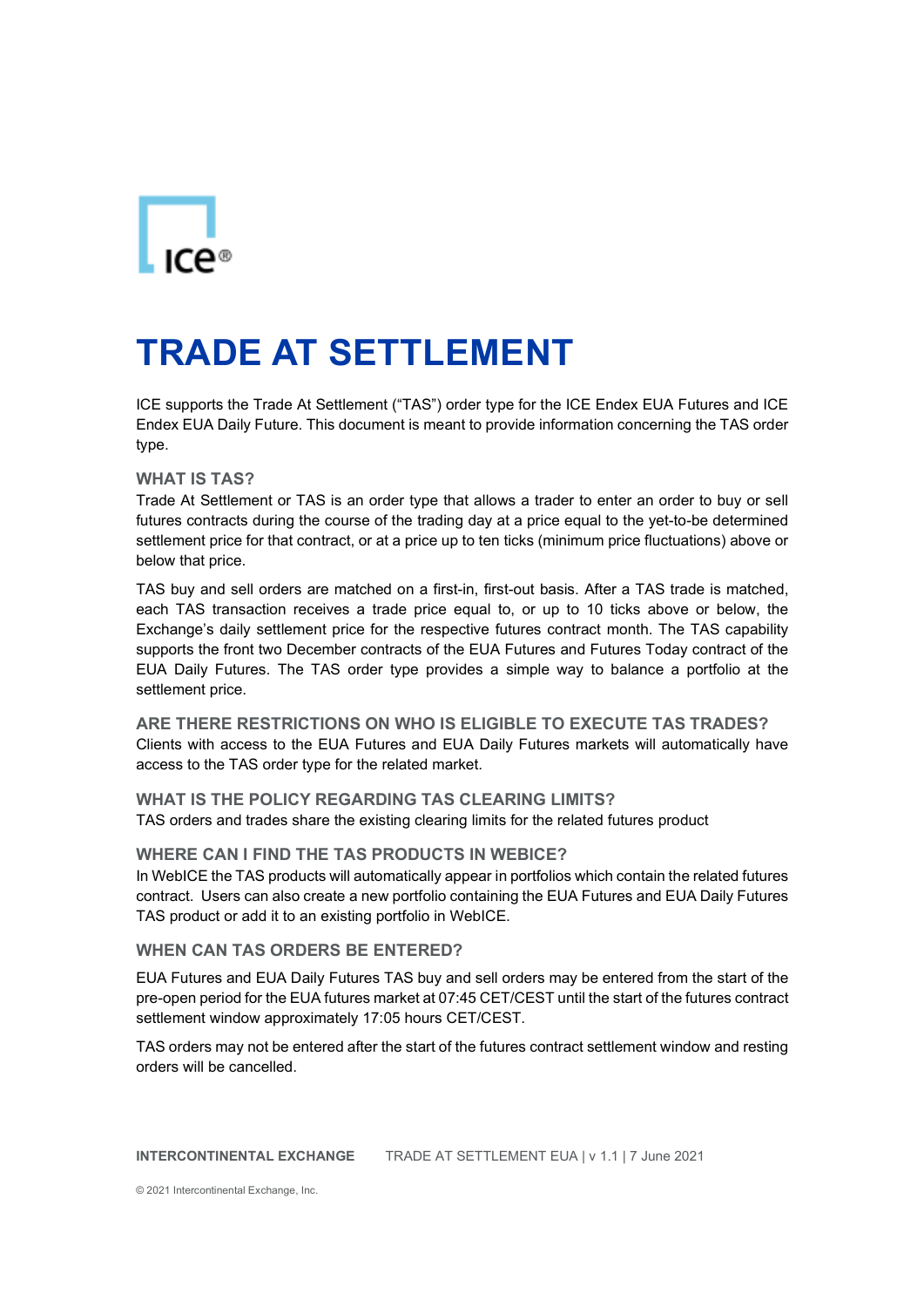#### **WHAT DO TAS ORDERS REPRESENT?**

The number in the BID and OFFER column of WebICE represent the price by which the EUA Futures contract and the EUA Daily Futures contract will be adjusted above (+) or below (-) the yetto-be determined settlement price. TAS 0 (zero) indicates that the respective contract will be priced at the settlement price.

Table 1 below shows the value of the TAS price ticks for the ICE Endex EUA Futures and the ICE Endex EUA Daily Futures.

| <b>TAS price ticks</b>  | <b>EUA Daily Futures</b> | <b>EUA Futures</b>   |
|-------------------------|--------------------------|----------------------|
|                         | Value (euro per lot)     | Value (euro per lot) |
| $-10$                   | $-0.10$                  | $-0.10$              |
| $-9$                    | $-0.09$                  | $-0.09$              |
| -8                      | $-0.08$                  | $-0.08$              |
| $-7$                    | $-0.07$                  | $-0.07$              |
| -6                      | $-0.06$                  | $-0.06$              |
| $-5$                    | $-0.05$                  | $-0.05$              |
| $-4$                    | $-0.04$                  | $-0.04$              |
| $-3$                    | $-0.03$                  | $-0.03$              |
| $-2$                    | $-0.02$                  | $-0.02$              |
| $-1$                    | $-0.01$                  | $-0.01$              |
| 0                       | 0.00                     | 0.00                 |
| $\mathbf{1}$            | 0.01                     | 0.01                 |
| $\overline{\mathbf{c}}$ | 0.02                     | 0.02                 |
| $\overline{3}$          | 0.03                     | 0.03                 |
| 4                       | 0.04                     | 0.04                 |
| 5                       | 0.05                     | 0.05                 |
| 6                       | 0.06                     | 0.06                 |
| $\overline{7}$          | 0.07                     | 0.07                 |
| 8                       | 0.08                     | 0.08                 |
| $\overline{9}$          | 0.09                     | 0.09                 |
| 10                      | 0.10                     | 0.10                 |

 *Table 1. TAS price ticks* 

### **WHEN ARE CONFIRMATIONS RECEIVED FOR TAS TRADES?**

TAS buy and sell orders are matched on a first-in, first-out basis. TAS trades are confirmed when TAS bids and offers match. A confirmation of a TAS trade indicates that a trade has been executed at the settlement price (0), or at the agreed tick interval above or below the settlement price.

#### *EXAMPLE - EUA TAS 0.000 (EURO PER LOT)*

A EUA TAS Dec21 is Traded at 0.000 (TAS flat). At around 17:15 hours CET/CEST the Dec21 settlement price is set at 51.84 euro. The Dec21 leg of the TAS trade will be priced at 51.84 euro.

**INTERCONTINENTAL EXCHANGE** TRADE AT SETTLEMENT EUA | v 1.1 | 7 June 2021